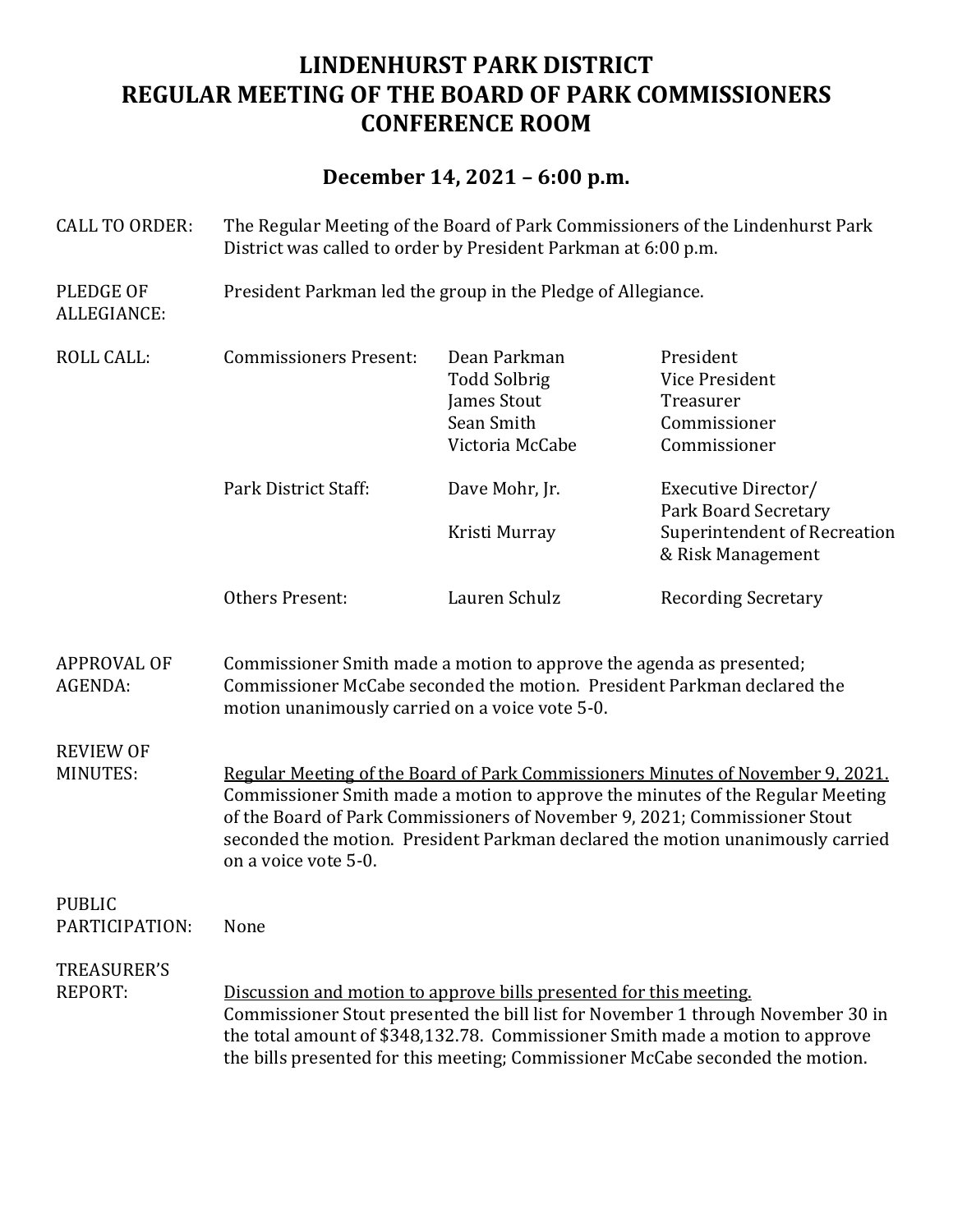| Parkman | Aye |
|---------|-----|
| Solbrig | Aye |
| Stout   | Aye |
| Smith   | Aye |
| McCabe  | Aye |
|         |     |

President Parkman declared the motion unanimously carried on a roll call vote 5-0.

Update Park District's finances and investments. Nothing to report.

STAFF REPORTS: Finance Department

Linda Marturano, Business Manager, reported that \$10,794.96 was received in tax payments from the county in November.

#### Parks Department

Dennis Carroll, Jr., Parks and Grounds Operations Manager, reported to Dave that he has some bids for issues that need to be addressed or replaced. A resident inquired about setting up ice rinks; Dennis explains in report that we cannot do ice at Millennium Park, because wall has cracks from freezing and thawing.

Tab Steinhaus, Facility and Vehicle Operations Manager reported to Dave that he is getting quotes for new office lights. Splash pad and bathrooms are closed at parks for the season. Flat roof, resealed parts of roof. Recall for van, drive shaft at Antioch Ford, brand new and covered.

#### Recreation Department

Lori Friedl, Guest Services Manager, reported that there is an influx of people to use walking track and fitness equipment; we are selling passes and getting new users in. Indoor rentals and birthday parties are seeing successes thanks to updated guide and marketing efforts. Thank you to Sarah Anderson for volunteering to cover last minute and dress up as a princess at a recent party! Hannah Greenfield, Recreation Program Manager, reported that that there were 20 participants in senior trips in the month of November. SRSNLC hosted its first joint agency event since pre-covid in November with 6 participants. Mailed out Winter/Spring guide to SRSNLC participants; programs begin in January. Sara Hilby, Athletic Program Manager, reported that winter basketball practices began the last week of November; games begin in January. Partnering with GG Leagues to offer e-sports classes which begin in January. Updated passes and membership options for gym and fitness to begin in 2022. Katie Kozuch, Recreation Program Manager, reported that preschool registration for the 2022/2023 school year begins in January. Before/After School winter break camp is running and will accommodate new registrations as Millburn School cancelled their winter break camp. Planning for summer camp 2022. Superintendent Murray reported that PDRMA Open Enrollment began on November 15. Murray and Manager Greenfield have a plan to reinvigorate SRSNLC participation. Staff meetings have been conducted to review current fiscal year goals and check in with new staff at the nine-month employment mark.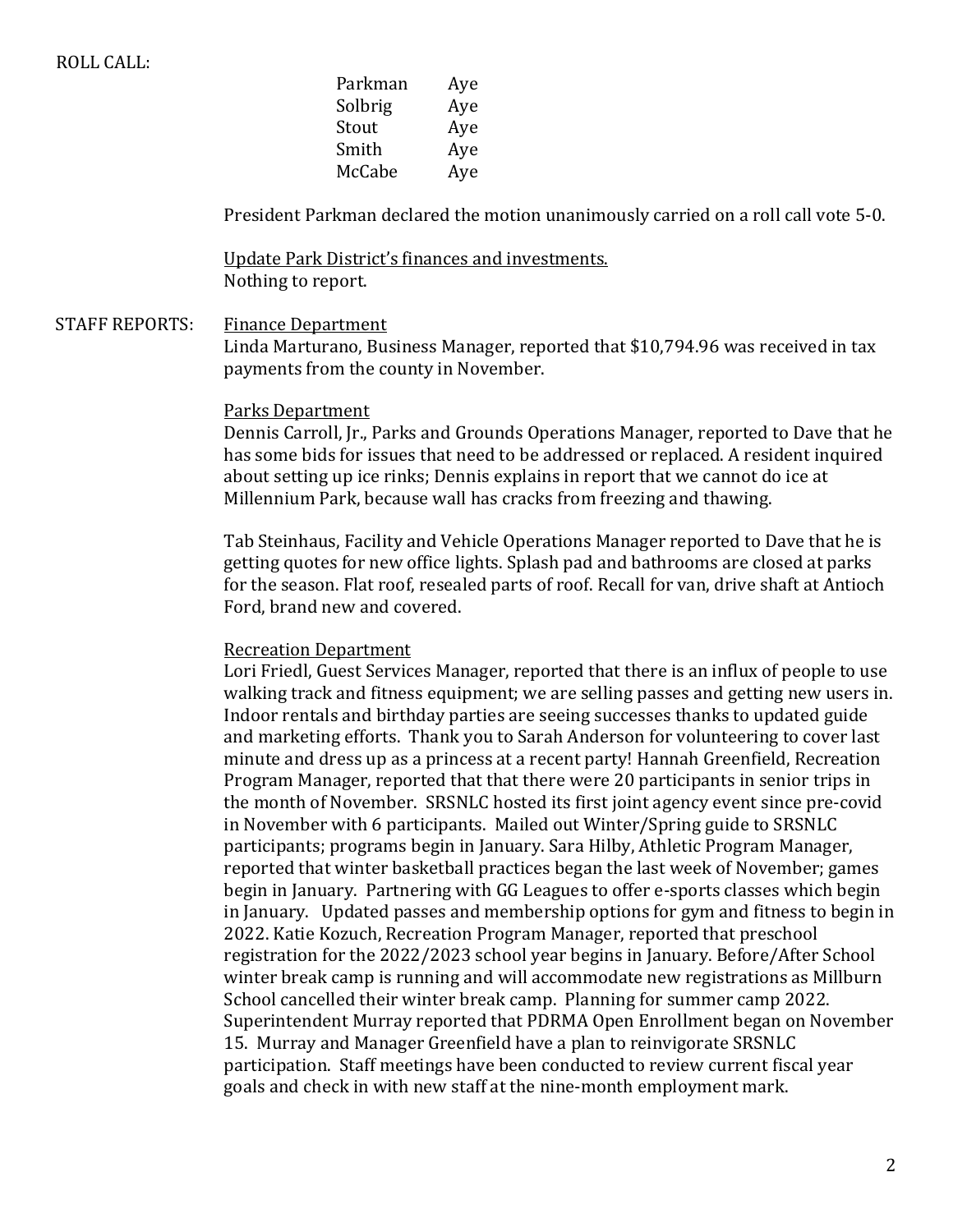**Marketing Department** 

Kathy Kohler, Marketing and Community Relations Manager, reported that registration for winter/spring guide starts on December 1. Created a summer camp guide timeline. Sponsorships collected include \$1500 from Greenwood Dental in Gurnee for in-house basketball shirts, and \$500 from state bank of the lakes.

NEW BUSINESS: Discussion and Motion to approve and enter into an agreement with FGM Architects for contractual architectural services for the expansion/addition of the community center which includes full planning, design and construction administrative services. David Mohr reported that plans for expansion/addition have been vetted by legal counsel and reviewed. The architects will start process for expansion of community center. Payment will be cash on hand, nothing borrowed. Scope of service, 6 phases, start to finish. 80% is pre-construction, hand off to construction manager to work together. Don't' have to bid out this service because it is a specialty service. Asked them to start at the top and back up with the top price. Since it's the first time expanding the community center, it is appropriately priced just under \$260,000, will bill monthly, starting in January. Start construction in June 2022, finishing before the end of year 2022. The back end of building will add 6300 additional sq ft, just what we need, what we can program right away with new space. One large true multipurpose room with electronic divider - preschool corridor with cubbies down hallway, storage space, offices, aerobics/dance studio to continue growing, group fitness. Commissioner Stout asked about bathrooms downstairs? It is not part of project, but is being discussed. More information about how FGM is constructing will come from future meetings.

### Agreement with FGM Architects

Commissioner Stout made a motion to approve presented agreement; Commissioner Solbrig seconded the motion.

### **ROLL CALL:**

| Parkman | Aye |
|---------|-----|
| Solbrig | Aye |
| Stout   | Aye |
| Smith   | Aye |
| McCabe  | Aye |

President Parkman declared the motion unanimously carried on a roll call vote 5-0.

Letter of Support for Village of Lindenhurst application for an Illionois Departments of Commerce & Economic Opportunity grant to revitalize Slove Park as part of the large Grand Ave. Corrido Renovation Project.

David Mohr reported that LPD is working with Village of Lindenhurst to apply for a DCEO grant for revitalizing Slove Park and Grand Ave project. TESKA submitted a plan that is \$4 million, met with Clay at the village admin. In order to apply for the grant, the bid must be under \$3 million. We can scale some things back (like lighting, playground, landscaping). Slove park equipment cannot be repurposed, but we are planning on donating to 3rd world countries) Village has \$150K, LPD will match, totaling \$300K, rest is grant money. Clay looking into applying for a grant upon grant. Split matching funds...waiting to see if we get the grant, apply for everything. Deadline is Jan 15. Dave supplied letter of support from LPD.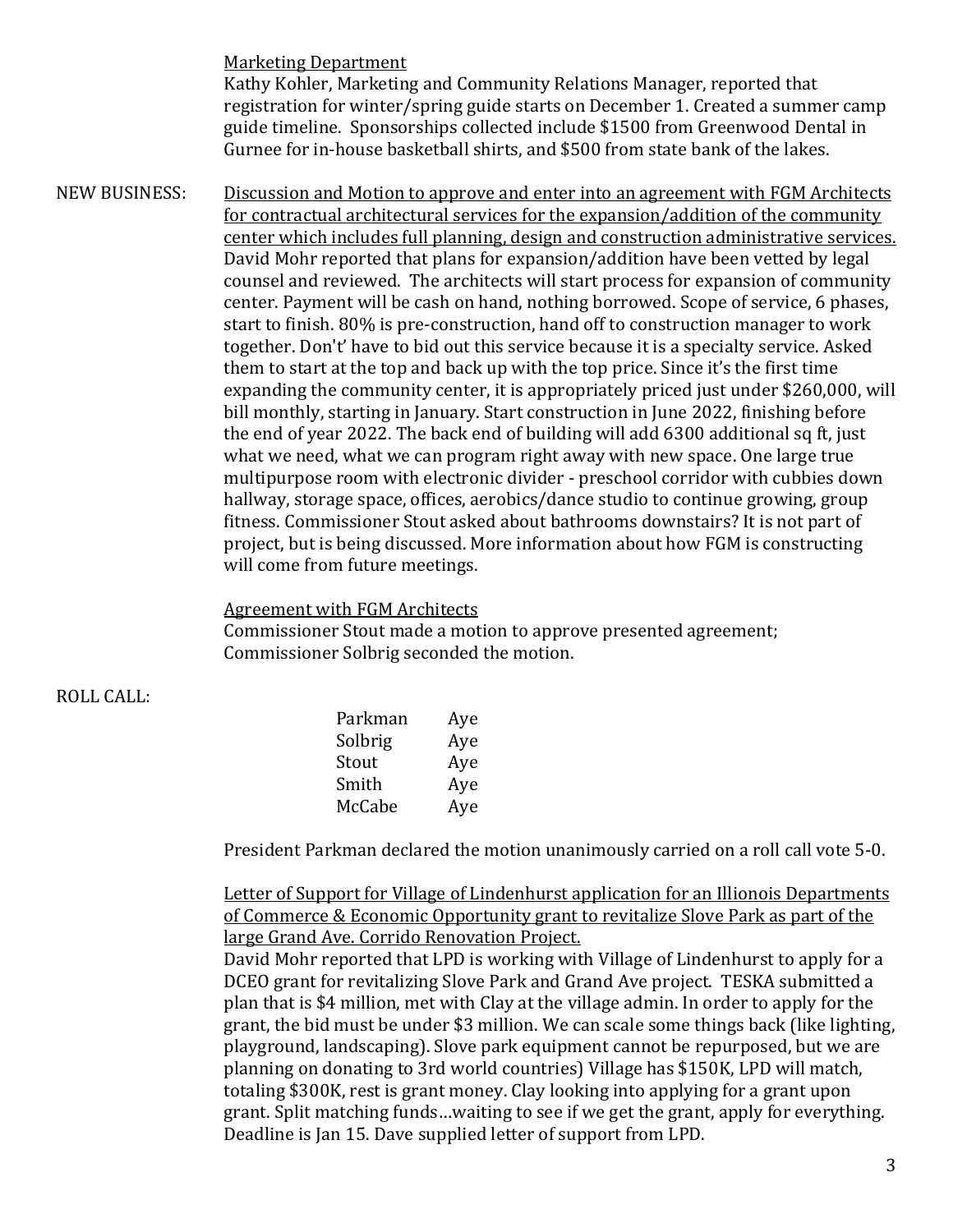| <b>OLD BUSINESS:</b>         | Discussion and Motion to approve the 2022-2024 Strategic Planning and Goal<br>Development and 2022-2024 Strategic Master Plan Final Report<br>David Mohr reported that PDF files were sent via email. The group and staff<br>developed goals at workshop day. Breakdown of 10 themes to be improved/worked<br>on. Master Plan report, complete community survey will be shared. Put LPD parks<br>and services against state standards. Standards were met. Additional points for<br>having unique things such as, splash pad, disc golf. Points short on: baseball fields<br>(not big enough 70ft vs 90ft) basketball courts, Dave will sit down with staff and<br>review with staff for where improvements can be made. assign goals and review<br>quarterly. NIU two-hour session in January with staff to discuss goals in report and<br>how to accomplish. Now have working strategic plan and it is complete.<br>Commissioner McCabe made a motion to approve the 2022-2024 Strategic Planning<br>and Goal Development and 2022-2024 Strategic Master Plan Final Report.<br>Commissioner Smith seconded the motion. |  |  |
|------------------------------|--------------------------------------------------------------------------------------------------------------------------------------------------------------------------------------------------------------------------------------------------------------------------------------------------------------------------------------------------------------------------------------------------------------------------------------------------------------------------------------------------------------------------------------------------------------------------------------------------------------------------------------------------------------------------------------------------------------------------------------------------------------------------------------------------------------------------------------------------------------------------------------------------------------------------------------------------------------------------------------------------------------------------------------------------------------------------------------------------------------------------|--|--|
| <b>ROLL CALL:</b>            |                                                                                                                                                                                                                                                                                                                                                                                                                                                                                                                                                                                                                                                                                                                                                                                                                                                                                                                                                                                                                                                                                                                          |  |  |
|                              | Parkman<br>Aye                                                                                                                                                                                                                                                                                                                                                                                                                                                                                                                                                                                                                                                                                                                                                                                                                                                                                                                                                                                                                                                                                                           |  |  |
|                              | Solbrig<br>Aye                                                                                                                                                                                                                                                                                                                                                                                                                                                                                                                                                                                                                                                                                                                                                                                                                                                                                                                                                                                                                                                                                                           |  |  |
|                              | Stout<br>Aye                                                                                                                                                                                                                                                                                                                                                                                                                                                                                                                                                                                                                                                                                                                                                                                                                                                                                                                                                                                                                                                                                                             |  |  |
|                              | Smith<br>Aye                                                                                                                                                                                                                                                                                                                                                                                                                                                                                                                                                                                                                                                                                                                                                                                                                                                                                                                                                                                                                                                                                                             |  |  |
|                              | McCabe<br>Aye                                                                                                                                                                                                                                                                                                                                                                                                                                                                                                                                                                                                                                                                                                                                                                                                                                                                                                                                                                                                                                                                                                            |  |  |
|                              | President Parkman declared the motion unanimously carried on a roll call vote 5-0.                                                                                                                                                                                                                                                                                                                                                                                                                                                                                                                                                                                                                                                                                                                                                                                                                                                                                                                                                                                                                                       |  |  |
| PRESIDENT'S                  |                                                                                                                                                                                                                                                                                                                                                                                                                                                                                                                                                                                                                                                                                                                                                                                                                                                                                                                                                                                                                                                                                                                          |  |  |
| <b>REPORT:</b>               | <b>Commissioner's Report</b>                                                                                                                                                                                                                                                                                                                                                                                                                                                                                                                                                                                                                                                                                                                                                                                                                                                                                                                                                                                                                                                                                             |  |  |
|                              | Commissioner McCabe commented on the success of the Winter Wonderland. Hot<br>cocoa line was great, the library will get more cookies next year, the Santa and Yeti<br>was very popular.                                                                                                                                                                                                                                                                                                                                                                                                                                                                                                                                                                                                                                                                                                                                                                                                                                                                                                                                 |  |  |
|                              |                                                                                                                                                                                                                                                                                                                                                                                                                                                                                                                                                                                                                                                                                                                                                                                                                                                                                                                                                                                                                                                                                                                          |  |  |
| DIRECTOR'S<br><b>REPORT:</b> | Update of various administrative activities; capitol and safety improvements, legal<br>updates, finance and investments, planning and development, policies and<br>procedures, personnel, intergovernmental cooperation, etc.<br>Director Mohr reported a relocation of speakers, through ABT. Will be on portable<br>cart for the pavilion and community center. Next fiscal year. waiting on construction<br>and main office project, expansion and new admin offices, quotes under \$25K from<br>Camosy. Some sprinklers and strobe lights will be moved. Lighting at band shell.<br>quote with Krause do lobby lighting and then come back for the pavilion. New<br>phones, training is Thursday, new phone installed Friday. Unemployment claims-<br>LPD not going to pay anymore, due to others working other jobs. PDRMA and Asset                                                                                                                                                                                                                                                                                |  |  |

Works, PDRMA is dropping Asset Works as of 12/31/21. Must have some sort of software, for depreciation needs. For this year, sign long term contract with Asset works (giving credit and discount.) Roughly \$2400/year. Strategic plan - hiring new staff, staff salaries, changes to job descriptions.